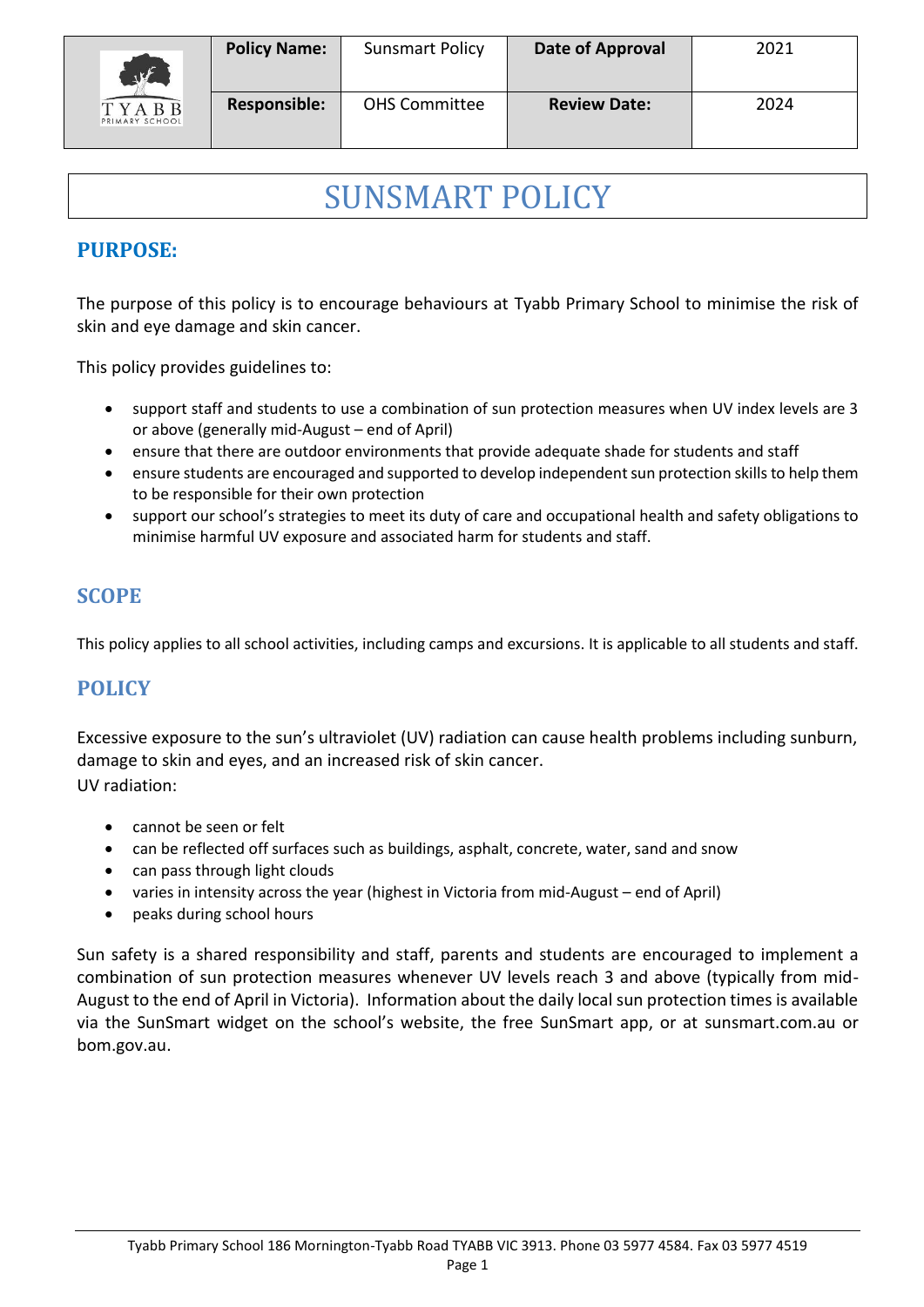## **PROCEDURES**

Tyabb Primary School **has** the following measures in place to help reduce the risk of excessive UV sun exposure for staff and students.

- staff and students are encouraged to access the daily local sun protection times via the [SunSmart widget](http://www.sunsmart.com.au/uv-sun-protection/uv/uv-widget) on the school's website, the free **SunSmart app**, or at [sunsmart.com.au](http://www.sunsmart.com.au/).
- The sun protection measures listed are used for all outdoor activities during the **daily local sun protection times.** The sun protection times are a forecast from the Bureau of Meteorology for the time of day UV levels are forecast to reach 3 or higher. At these levels, sun protection is recommended for all skin types. In Victoria, UV levels regularly reach 3 or higher from mid-August to the end of April.

#### **1.** *Seek shade*

- When building works or grounds maintenance is conducted at Tyabb Primary School that may impact on the level of shading available to staff and students, a review of the shaded areas available will be conducted and further shading installed as appropriate.
- The school council makes sure there are sufficient shelters and trees providing shade in outdoor areas particularly in high-use areas e.g. where students have lunch, canteen, assemblies, sports, outdoor lessons and popular play spaces.
- The availability of shade is considered when planning all other outdoor activities.
- Students are encouraged to use available areas of shade when outside.
- Students who do not have appropriate hats or outdoor clothing are asked to play in the shade or a suitable area protected from the sun.
- In consultation with the school council, shade provision is considered in plans for future buildings and grounds.
- A shade assessment is conducted regularly to determine the current availability and quality of shade.

### **2.** *Slip on sun protective clothing*

Tyabb Primary School recommends that from September to April, and whenever UV levels reach 3 and above, students wear sun-protective clothing such as:

- loose, cool, closely-woven fabric
- shirts with a collar and/or high necklines
- tops with elbow length or long sleeves
- longer style shorts and skirts
- rash vests or t-shirts for outdoor swimming activities.

### *3. Slap on a hat*

- All students are required to wear hats that protect their face, neck and ears (legionnaire, broad-brimmed or bucket hat), whenever they are outside during September to April, and whenever UV levels reach 3 and above. Peak caps and visors are not considered a suitable alternative.
- Students are required to wear a school hat whilst at school or during school activities with the exceptions of camps when students are either provided with an approved hat or may bring their own. In these cases the hat must protects the face, neck and ears when outdoors, for example broad-brimmed, legionnaire or bucket.
- Students who may not be wearing appropriate protective clothing or a hat may be asked to play in designated undercover areas.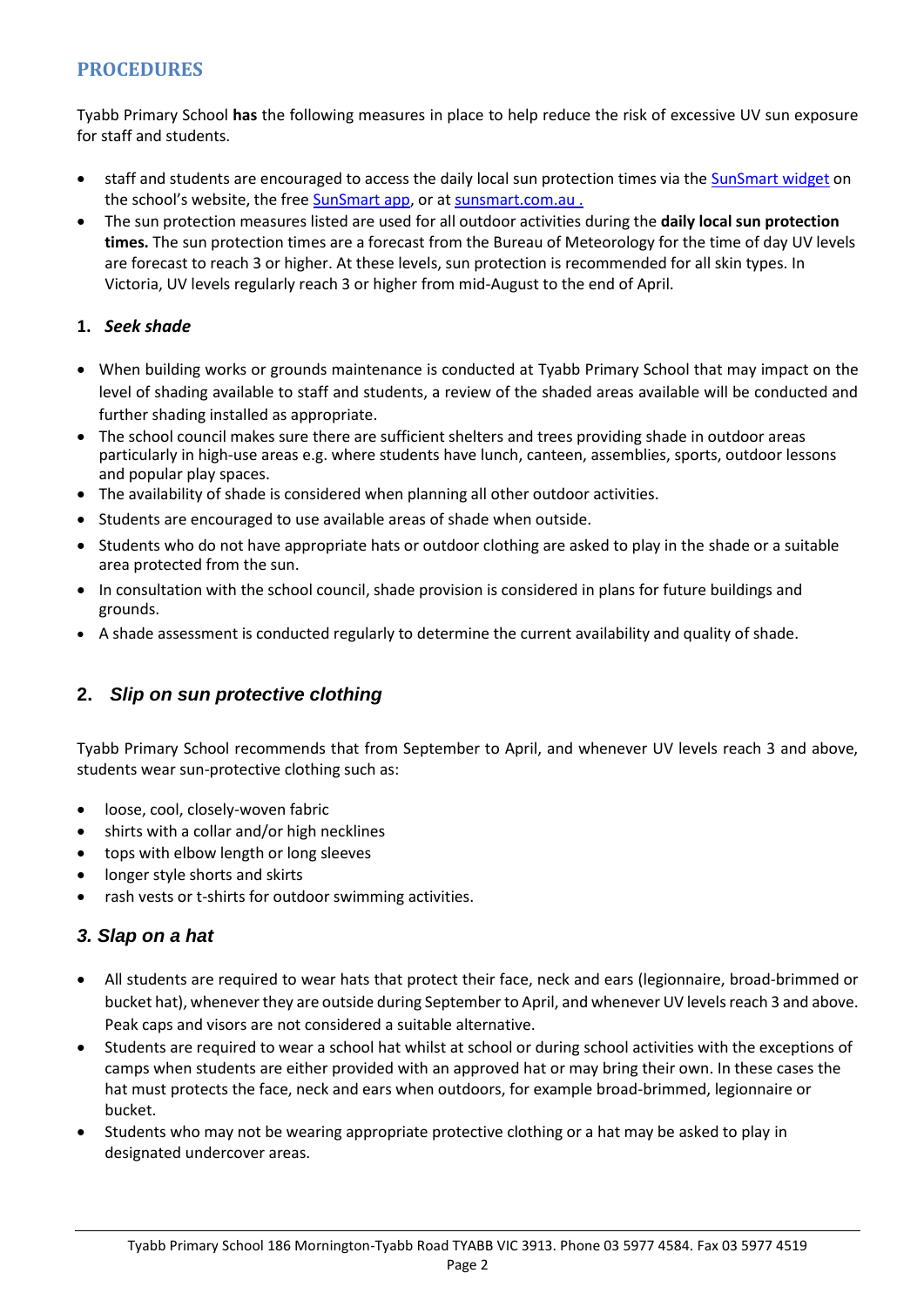Where students fail to wear or bring a hat on repeated occasions a reminder note will be sent home to parents informing them of our Sunsmart Policy and the requirement for their child to stay undercover until they bring and wear a hat.

### **3.** *Slop on sunscreen*

- Tyabb Primary school encourages all staff and students to apply SPF 30+ (or higher) broad-spectrum, waterresistant sunscreen daily at a minimum from September to the end of April, and whenever UV levels reach 3 and above. Sunscreen should be applied at least 20 minutes before going outdoors, and reapplied every two hours if necessary.
- It is a parent/guardians responsibility to apply sunscreen prior to the start of each school day during the Sunsmart period or when UV levels are going to be above 3.
- Students are asked to provide their own SPF30 (or higher) broad-spectrum, water-resistant sunscreen with students keeping this in their school bag to reapply during the day.
- The school supplies SPF30+ (or higher) broad-spectrum, water-resistant sunscreen for staff and student's to use. Each classroom is provided with a pump pack sunscreen available for students to use during the day. If a child has sensitive skin, it is recommended that parents apply their own sunscreen and provide a bottle in their child's school bag.
- Sunscreen is applied in accordance with the manufacturer's directions (which state to apply at least 20 minutes before going outdoors and re-apply every two hours, or more frequently if sweating or swimming).
- Strategies are in place to remind students to apply sunscreen before going outdoors (e.g. reminder notices, sunscreen monitors, sunscreen buddies).

#### **4. Slide on sunglasses [if practical]**

 Where practical students are encouraged to wear close-fitting, wrap-around sunglasses that meet the Australian Standard 1067 (Sunglasses: Category 2, 3 or 4) and cover as much of the eye area as possible.

### **CURRICULUM**

.

- Students at our school are encouraged to make healthy choices, and are supported to understand the benefits and risks of sun exposure. Tyabb Primary School will address sun, UV safety and Vitamin D education as part of our beginning of the year Start Up Program , during the Whole School Health unit and incidentally during the sunsmart period.
- Staff are encouraged to access resources, tools, and professional learning to enhance their knowledge and capacity to promote sun smart behaviour and Vitamin D education across the school community.
- Programs on sun protection are included in the curriculum for all year levels.

#### **ENGAGING STUDENTS, STAFF AND FAMILIES**

- SunSmart behaviour is regularly reinforced and promoted to the whole school community through newsletters, school website/intranet, staff and parent meetings, school assemblies, student and teacher activities and at student enrolment/new staff orientation.
- As part of OHS UV risk controls and role-modelling, staff, families and visitors:
	- o wear a sun protective hat, covering clothing and, if practical, sunglasses
		- o apply sunscreen; and seek shade whenever possible.

#### **MONITORING AND REVIEW**

- The school council and staff monitor and review the effectiveness of the SunSmart policy and revise the policy when required (at least once every three years) by completing a policy review and membership renewal with SunSmart at sunsmart.com.au.
- SunSmart policy updates and requirements will be made available to staff, families and visitors.